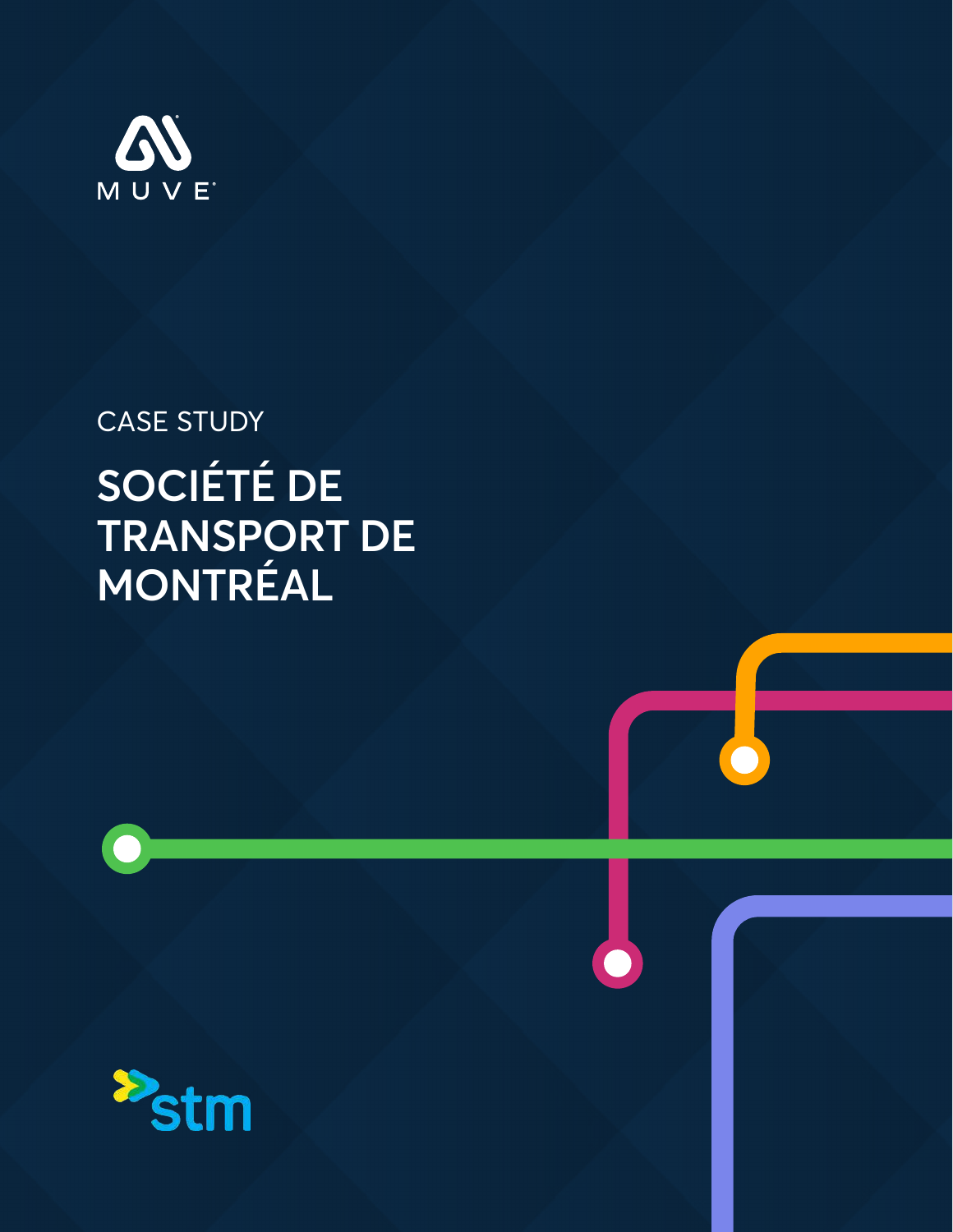### **MUVE MOBILITY ECOSYSTEM FEATURES**



Rider apps available on both iOS and Android fixed route.



On-demand, including real-time driver tracking.



Integrated with existing dispatching system/ driver applications.



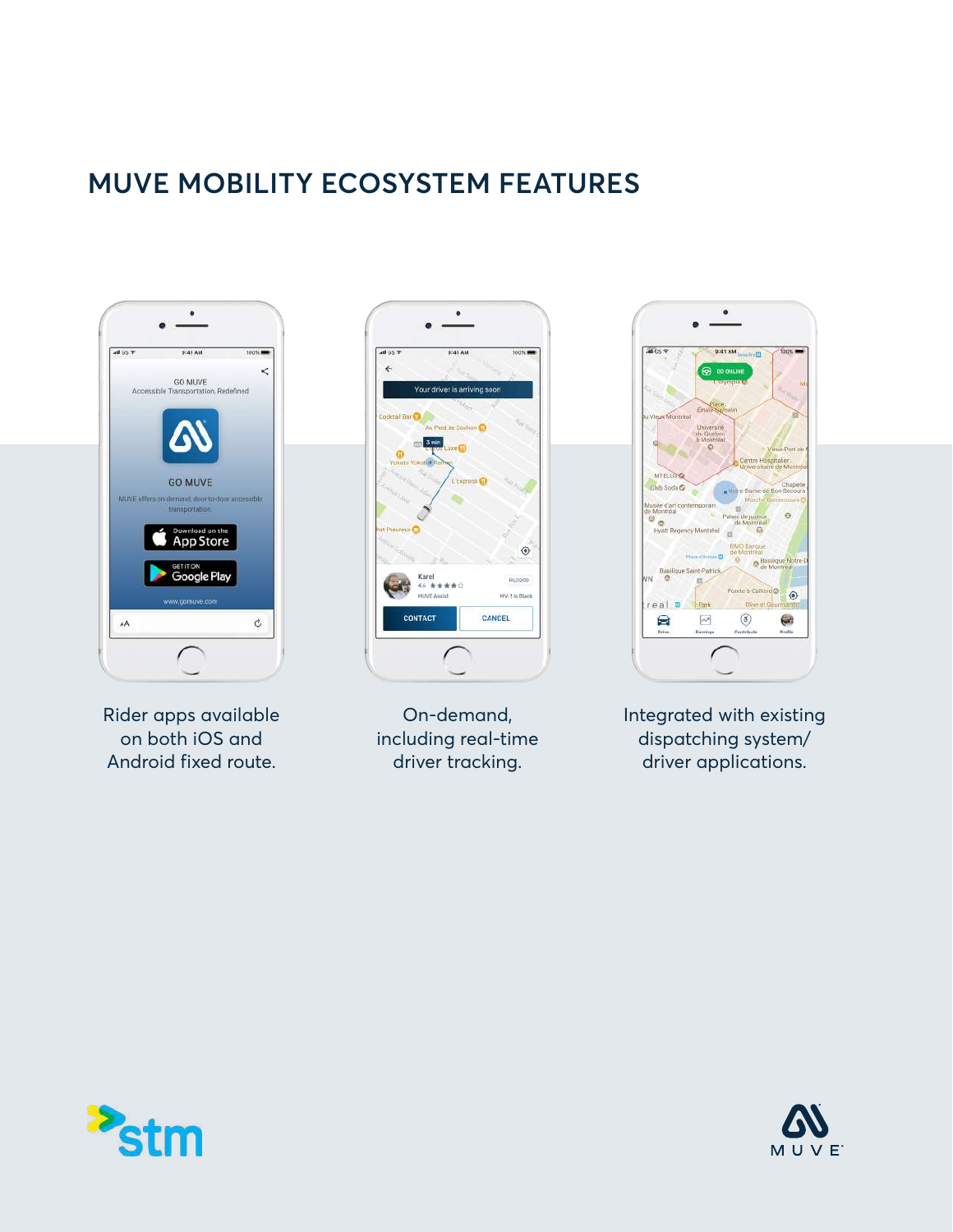

#### **CHALLENGE**

The Société de transport de Montréal (STM) wanted to test a new reservation app for its taxibus (ride-share) service in Montréal's underserved western suburbs of Senneville and Saint-Anne-de-Bellevue. Previously, riders could book ride-shares exclusively through the STM's website and a third-party call center, which required long lead-times with no real-time data accessible to the rider.

#### **PROJECT**

The City of Montréal has several geographical and socio-economic areas where it is not possible to offer regular public transit services. This means regions that are often underserviced, making it impossible to complete the first and/or last mile through public transit.

Working together with the STM, Taxi Coop de l'Ouest, and Fraxion Communications, and with funding from Québec's Ministère de l'Économie et de l'Innovation and Investissement Québec, MUVE's app, 'Go MUVE', provided the public with access to on-demand or scheduled rides. This was offered as a trial in the West Island of Montréal, in an area underserved by public transit. While ride-share 'taxibus' services exist in this area, the offer varies depending on location and all require reserving trips well in advance. Furthermore, as a heavy business and industrial area, access to the first and/or last mile to work has always been a challenge in the past.

**The trial took place from October 4 to December 31, 2021.**



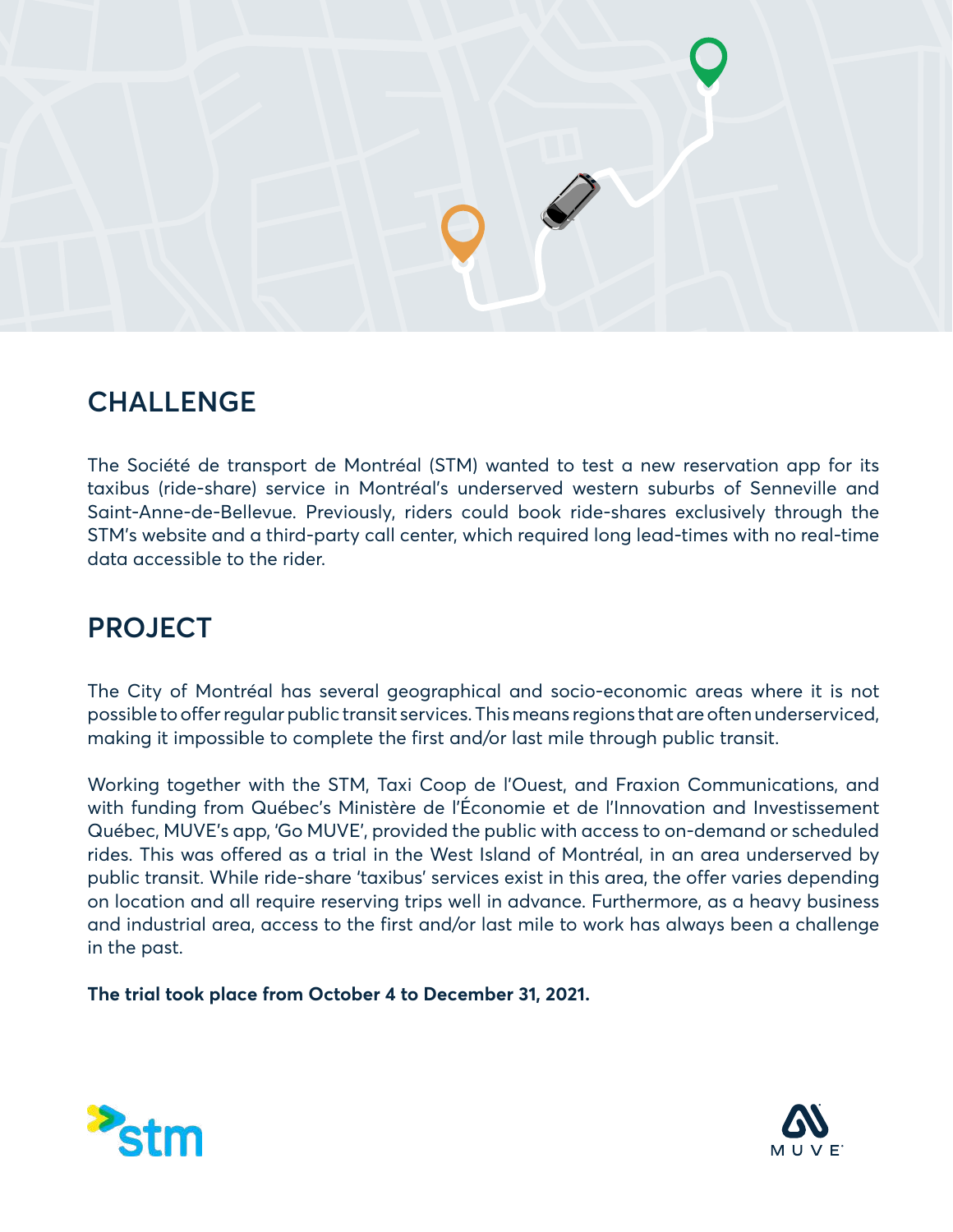#### **ROLE OF MUVE**

As a software solutions company for inclusive mobility, MUVE's role was to deliver on-demand and scheduled mobility through the Go MUVE app. Customers could track the vehicle's location while enroute, allowing them to be better informed of their ride's arrival time. They could also rate their experience, providing important feedback on drivers, the app, and the trial itself.

The MUVE team and Go MUVE app were the bridge between the public transit authority, STM, and the private entities, Taxi Coop de l'Ouest and Fraxion Communications, all with the common goal of helping the community.





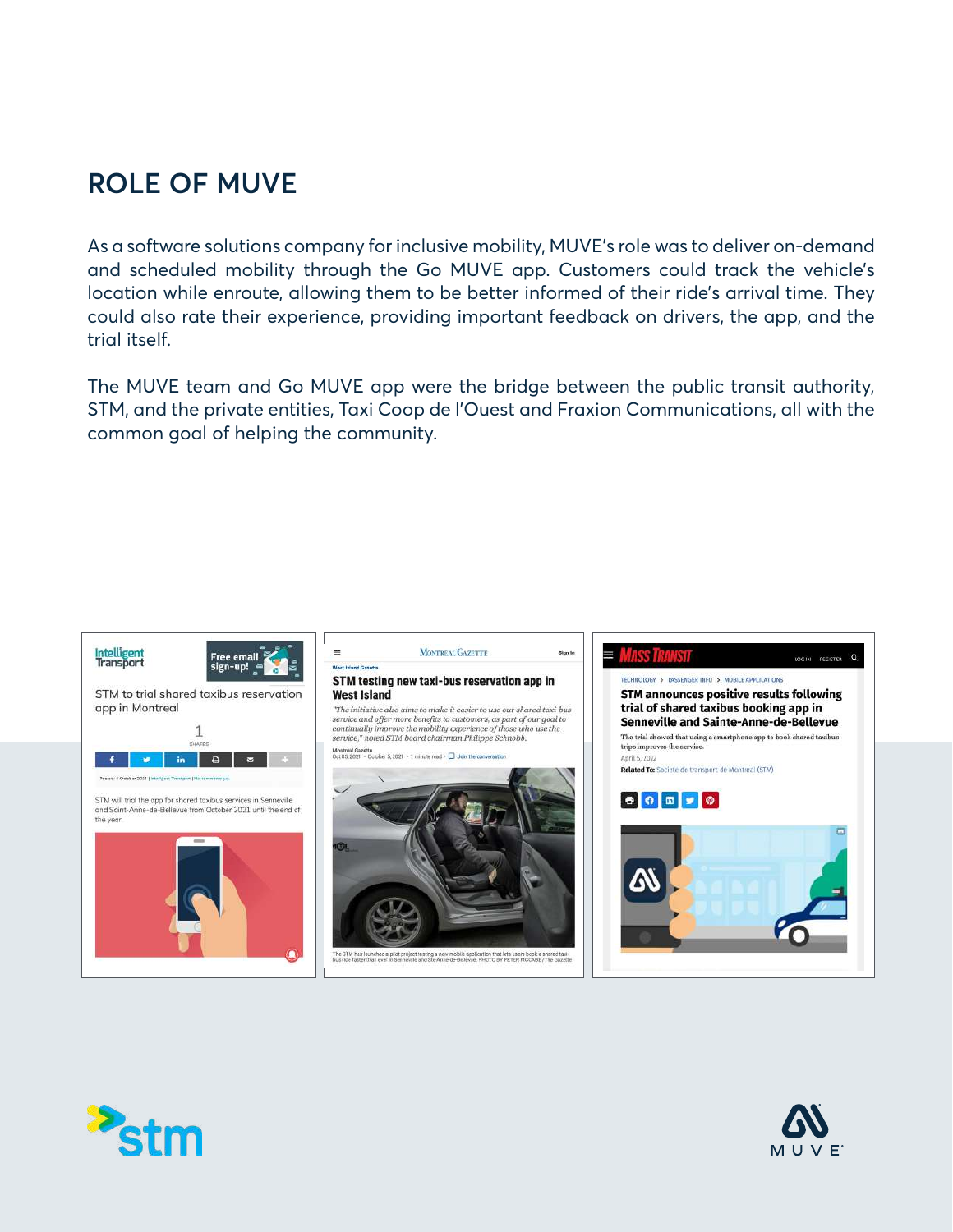#### **RESULTS**

The test period ran for a total of 89 days during which 2,229 customer trips were booked using the Go MUVE app.

A customer survey was conducted between December 16-22, 2021 and found the following:

# **85%**

of all customers enjoyed using the Go MUVE app and the experience.

# **51%**

of all shared taxibus trips were booked less than 40 minutes before the departure time. Previously, taxibus services were only available when booked more than 40 minutes in advance.

# **4.9**

out of 5 overall score from roughly 1,700 ratings received during the trial period on the Go MUVE app.

## **+30%**

of all shared taxibus trips were booked using the app on a recurring basis.

## **94%**

of users found it helpful to receive notifications when their ride was approaching.



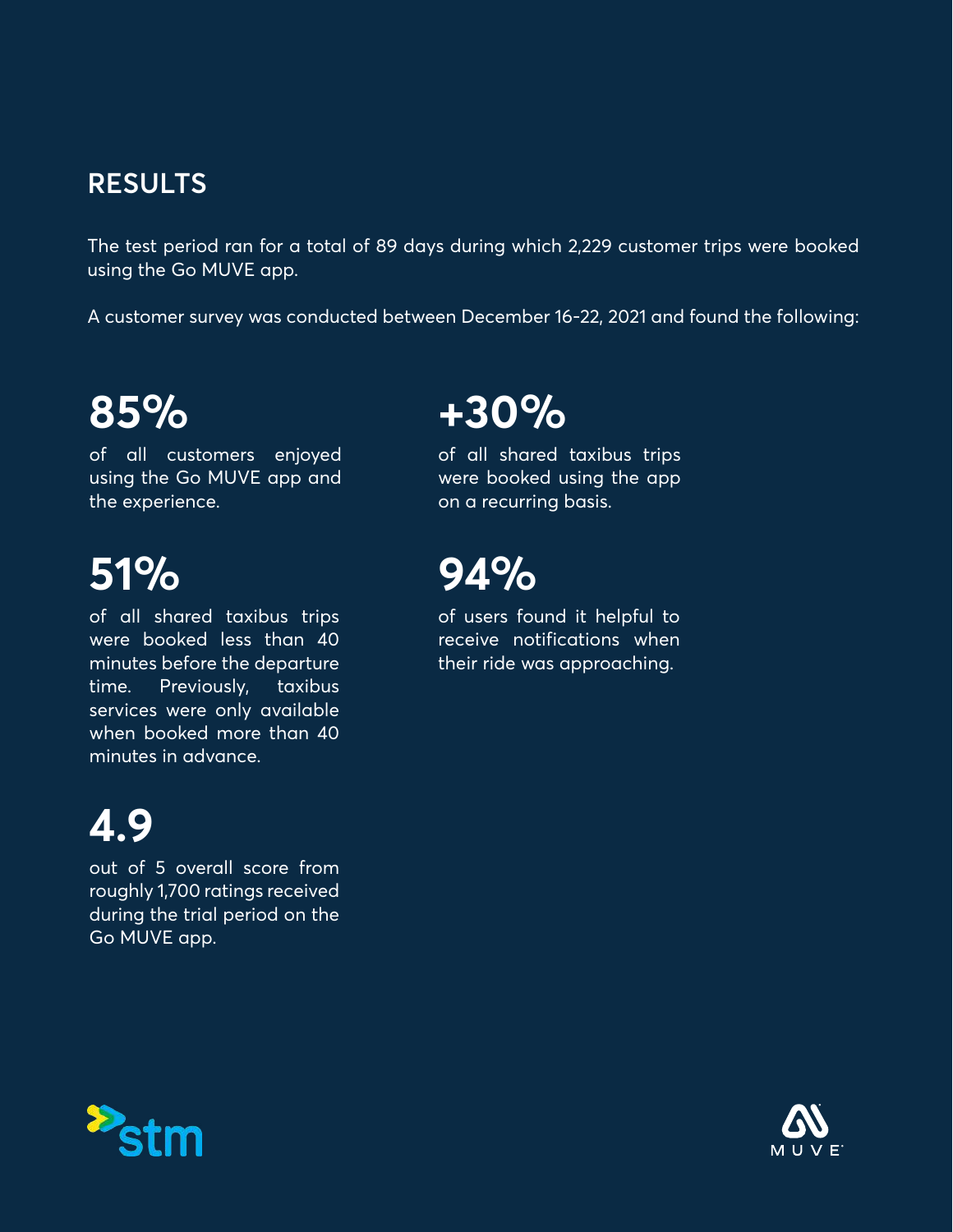"We are pleased to see that this partnership was an unmitigated success! The STM is very proud of this innovative trial to promote shared taxibus services in these municipalities. These encouraging results indicate that the vast majority of users would like to see more of this type of solution to help them book shared taxibus services more easily, and we will be evaluating this possibility in the short term."

**Marie-Claude Léonard**  Interim CEO of the STM

"This trial was a resounding success. It was made possible by funding from the Ministère de l'Économie et de l'Innovation, obtained by MUVE in collaboration with the STM. This outcome represents a promising solution both for STM customers and for sustainable mobility."

**Éric Alan Caldwell** Chair of the STM Board of Directors



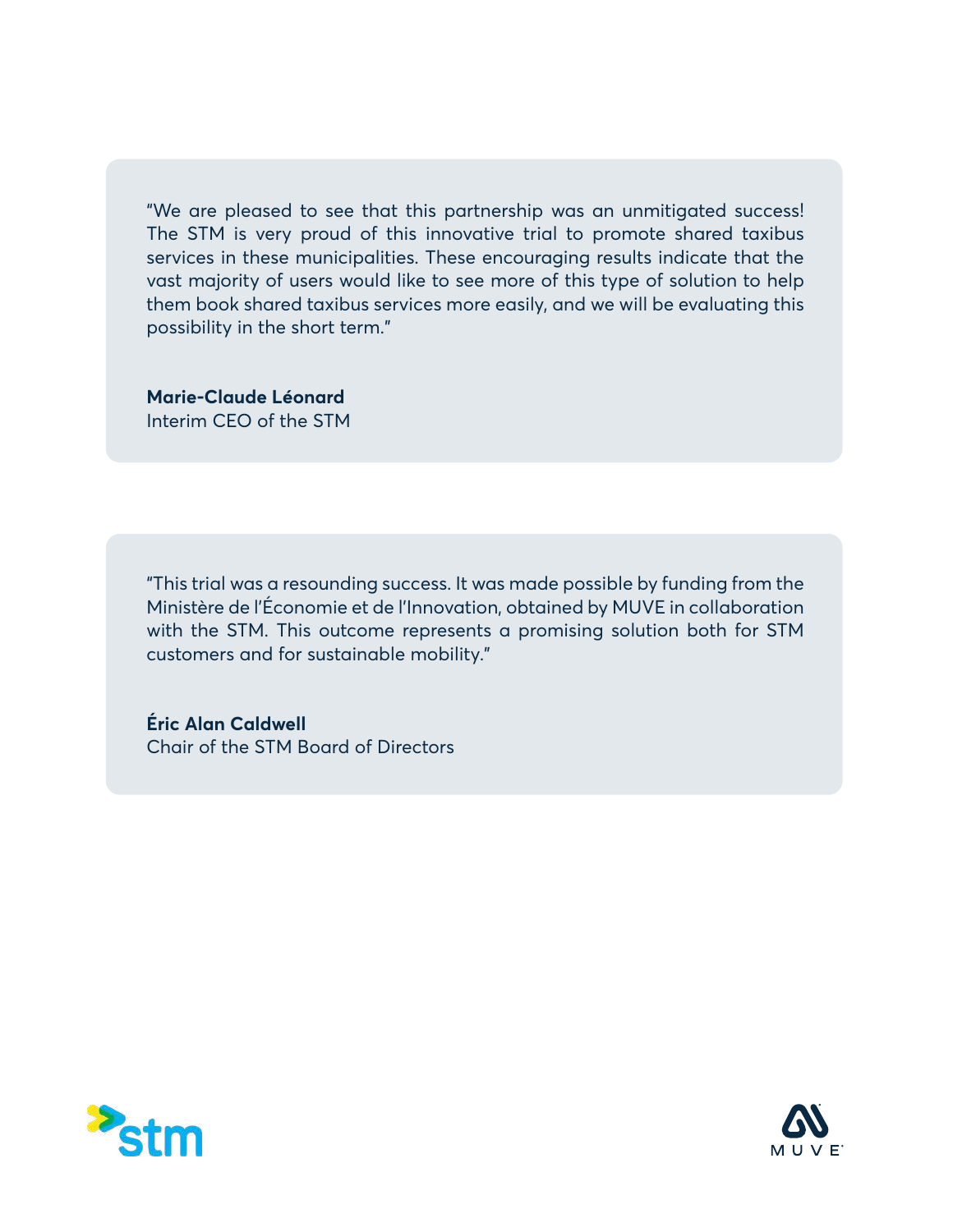### **KEY LEARNINGS**

- $\mathbf O$ The trial demonstrated that using a smart phone to book ride-share trips simplified the management of the service and improved the customer experience.
- The provision of an API interface allowed the integration of third-party applications. This method was a decisive success factor in the alignment between MUVE and Fraxion Communications.
- The project demonstrated that the collaboration of local players, including  $\mathbf O$ companies and municipalities, was essential to execute a successful, localized initiative.
- Key to the success of this trial was the commitment from all parties to be agile and to work together, with a common goal, within a framework based on respect, engagement, adaptability, and efficiency.
- Based on additional conversations with the STM, the trial resulted in less call volume  $\bigcirc$ in the dispatch call center, which meant more efficiencies within the center.